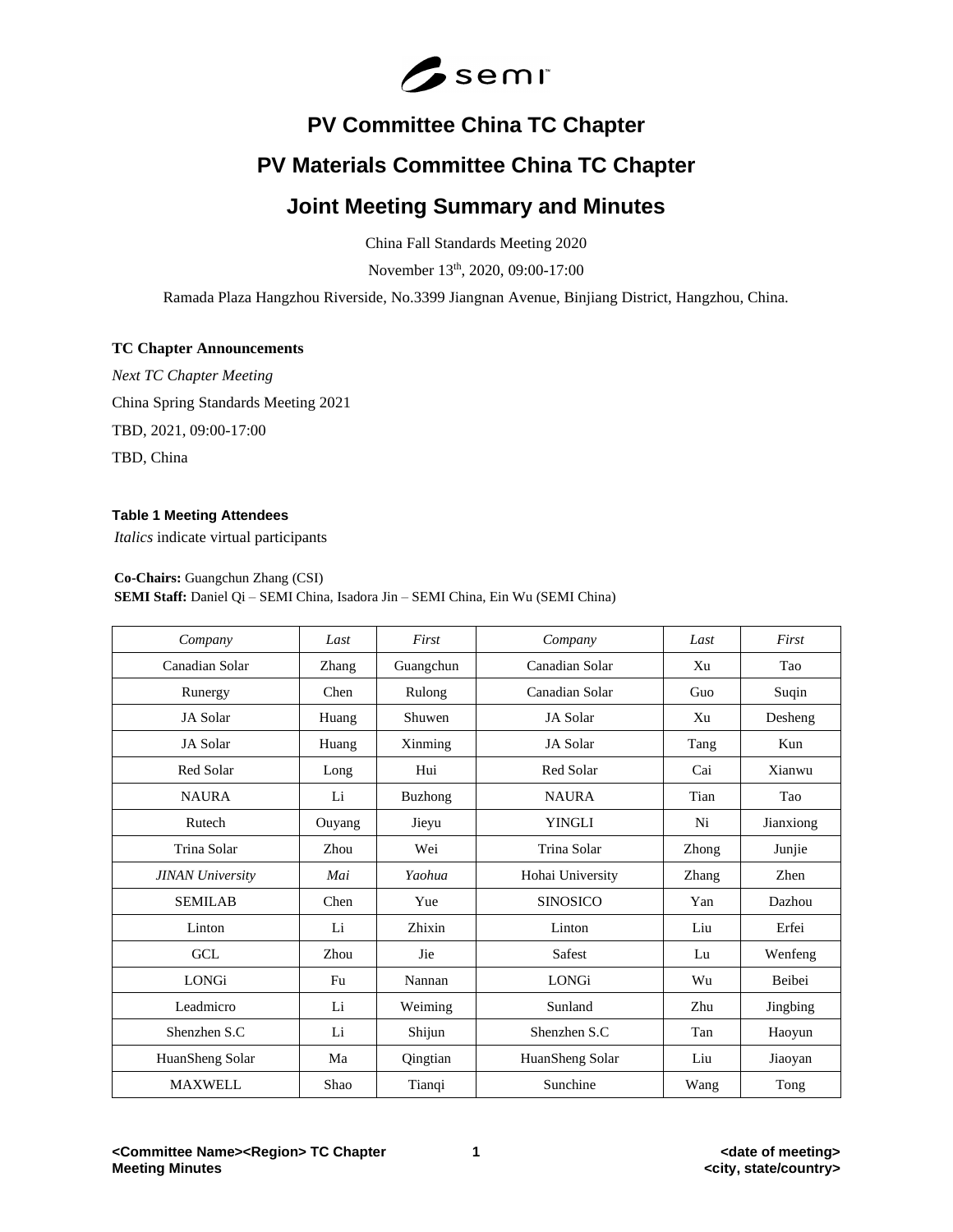

| Company        | Last  | First     | Company        | Last  | First   |
|----------------|-------|-----------|----------------|-------|---------|
| Gain Solar     | Zhao  | Weiwei    | Gain Solar     | Ma    | Ming    |
| Risen          | Hu    | Yuting    | Risen          | Ke    | Yiping  |
| Seven Star     | Dong  | Xiaogang  | <b>CPVT</b>    | Lu    | Jiayan  |
| Aikosolar      | Zhang | Linhai    | Jinko          | He    | Yujia   |
| Jolywood       | Chen  | Jia       | Jolywood       | Wei   | Qin     |
| Jingrui        | Fu    | Hua       | TaleSun        | Lian  | Weifei  |
| ZhongHuan      | Shi   | Shigang   | <b>SUNTECH</b> | Chen  | Liping  |
| DaTang PV      | Liang | Yuhang    | DaTang PV      | Zhang | Jianguo |
| HG-Noblemetal. | Ding  | Gangqiang | <b>CHINT</b>   | Li    | Jiawei  |
| <b>CHINT</b>   | Wang  | Shipeng   | <b>CHINT</b>   | Lin   | Sainv   |
| <b>CHINT</b>   | Zhu   | Rongyao   | <b>CHINT</b>   | Hua   | Feng    |
| <b>CHINT</b>   | Qian  | Huan      | <b>CHINT</b>   | Shan  | Na      |
| <b>CHINT</b>   | Zhou  | Shengyong | <b>CHINT</b>   | Zhang | Haitao  |
|                | Lv    | Jinbiao   |                |       |         |

# **Table 2 Leadership Changes**

| WG/TF/SC/TC Name              | Previous Leader | New Leader |  |
|-------------------------------|-----------------|------------|--|
| Photovoltaic                  |                 |            |  |
| None                          |                 |            |  |
| <b>Photovoltaic Materials</b> |                 |            |  |
| None                          |                 |            |  |

## **Table 3 Committee Structure Changes**

| Previous WG/TF/SC Name            | New WG/TF/SC Name or Status Change |
|-----------------------------------|------------------------------------|
| Photovoltaic                      |                                    |
| Pollutant Risk Control Task Force | Inactive                           |
| PV Mobile Energy Task Force       | Inactive                           |
| Thin Film PV Module Task Force    | Active                             |
| Photovoltaic Materials            |                                    |
| None                              |                                    |

# **Table 4 Ballot Results**

| Document $#$ | Document Title                                                                                                                       | Committee Action                         |
|--------------|--------------------------------------------------------------------------------------------------------------------------------------|------------------------------------------|
| Photovoltaic |                                                                                                                                      |                                          |
| 6541A        | New Standard: Classification of Building Integrated Photovoltaic (BIPV)                                                              | <b>Passed</b> as balloted                |
| 6611A        | Revision to PV54-0514, Specification for Silver Paste, Used to Contact with N+<br>Diffusion Layer of Crystalline Silicon Solar Cells | <b>Passed</b> as balloted                |
| 6670         | Revision to SEMI PV58-0115, Specification for Aluminum Paste Used in Back Surface<br>Field of Crystalline Silicon Solar Cells        | <b>Passed</b> with Technical<br>Changes. |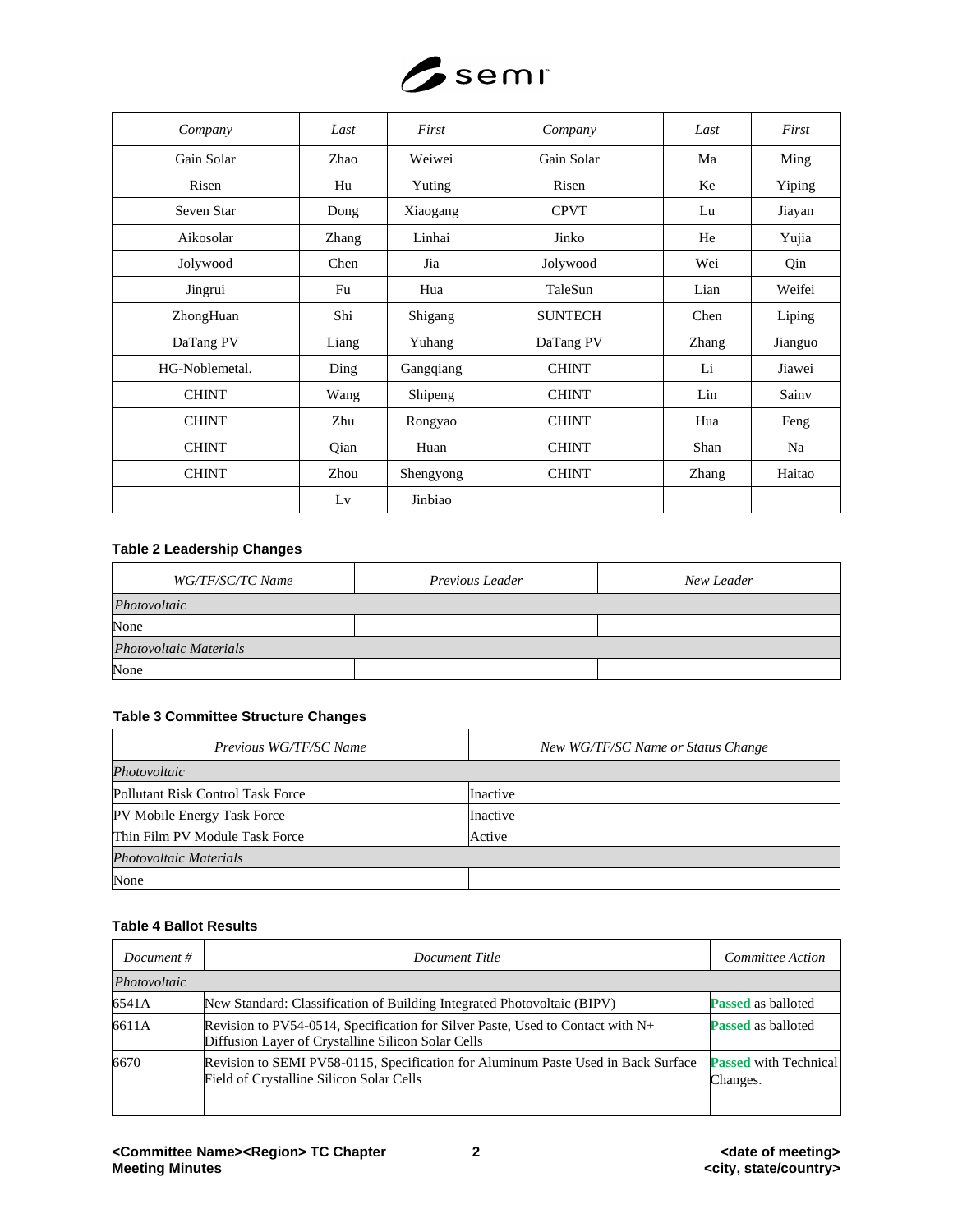

## **Table 4 Ballot Results**

| Document#              | <b>Document Title</b>                                                                                                                                                                          | <b>Committee Action</b>              |
|------------------------|------------------------------------------------------------------------------------------------------------------------------------------------------------------------------------------------|--------------------------------------|
|                        |                                                                                                                                                                                                | Ratification ballot to<br>be issued. |
| 6069                   | New Standard: Specification for Structural Silicone Adhesive for the Back Rail Fixture<br>on PV Modules                                                                                        | <b>Passed</b> as balloted            |
| 6661                   | Reapproval of SEMI PV62-0215, Terminology for Back Contact Photovoltaic (PV) Cells Passed as balloted<br>and Modules                                                                           |                                      |
| 6664                   | Reapproval of SEMI PV65-0715, Test Method Based on RGB for Crystalline Silicon (C-Passed as balloted<br>Si) Solar Cell Color                                                                   |                                      |
| 6665                   | Reapproval of SEMI PV66-0715, Test Method for Determining the Aspect Ratio of Solar Passed as balloted<br>Cell Metal Fingers by Confocal Laser Scanning Microscope                             |                                      |
| 6666                   | Reapproval of SEMI PV67-0815, Test Method for the Etch Rate of a Crystalline Silicon<br>Wafer by Determining the Weight Loss                                                                   | <b>Passed</b> as balloted            |
| 6667                   | Reapproval of SEMI PV68-0815, Test Method for the Wire Tension of Multi-Wire Saws                                                                                                              | <b>Passed</b> as balloted            |
| 6660                   | Reapproval of SEMI PV61-0115, Specification for Framing Tape for Photovoltaic (PV)<br>Modules                                                                                                  | <b>Passed</b> as balloted            |
| Photovoltaic Materials |                                                                                                                                                                                                |                                      |
| 6642                   | Reapproval of SEMI PV13-0714 Test Method for Contactless Excess-Charge-Carrier<br>Recombination Lifetime Measurement in Silicon Wafers, Ingots, and Bricks Using an<br>Eddy-Current Sensor.    | <b>Passed</b> as balloted            |
| 6662                   | Revision to SEMI PV59-0115, Test Method for Determination of Total Carbon Content<br>in Silicon Powder by Infrared Absorption After Combustion in an Induction Furnace                         | <b>Passed</b> as balloted            |
| 6668                   | Reapproval of SEMI PV74-0216, Test Method for the Measurement of Chlorine in<br>Silicon by Ion Chromatography                                                                                  | <b>Passed</b> as balloted            |
| 6663                   | Reapproval of SEMI PV64-0715, Test Method for Determining B, P, Fe, Al, Ca Contents Passed as balloted<br>in Silicon Powder for PV Applications by Inductively Coupled Plasma Optical Emission |                                      |

#1 **Passed** ballots and line items will be submitted to the ISC Audit & Review Subcommittee for procedural review.

#2 **Failed** ballots and line items were returned to the originating task forces for re-work and re-balloting or abandoning.

# **Table 5 Activities Approved by the GCS between meetings of the TC Chapter**

| #            | Type                   | <i>SC/TF/WG</i>                                            | Details                                                                                                    |  |
|--------------|------------------------|------------------------------------------------------------|------------------------------------------------------------------------------------------------------------|--|
| Photovoltaic |                        |                                                            |                                                                                                            |  |
|              | <b>SNARF</b>           | <b>Building</b><br>Integrated<br>Photovoltaic<br>(BIPV) TF | Test Methods of Wind Uplift Resistance for Roof-Top Building Integrated Photovoltaics<br>(BIPV)            |  |
|              | <b>SNARF</b>           | Thin Film PV<br><b>Module Task</b><br>Force                | Withdrawal of SEMI PV73-0216, Test Method for Thin-Film Silicon Photovoltaic (PV)<br>Modules Light Soaking |  |
|              | Photovoltaic Materials |                                                            |                                                                                                            |  |
| None         |                        |                                                            |                                                                                                            |  |

### **Table 6 Authorized Activities**

Listing of all revised or new SNARF(s) approved by the Originating TC Chapter.

| $^{\prime\prime}$ | Type | <b>TF/WG</b><br>$SC_{2}$ | Details |
|-------------------|------|--------------------------|---------|
| Photovoltaic      |      |                          |         |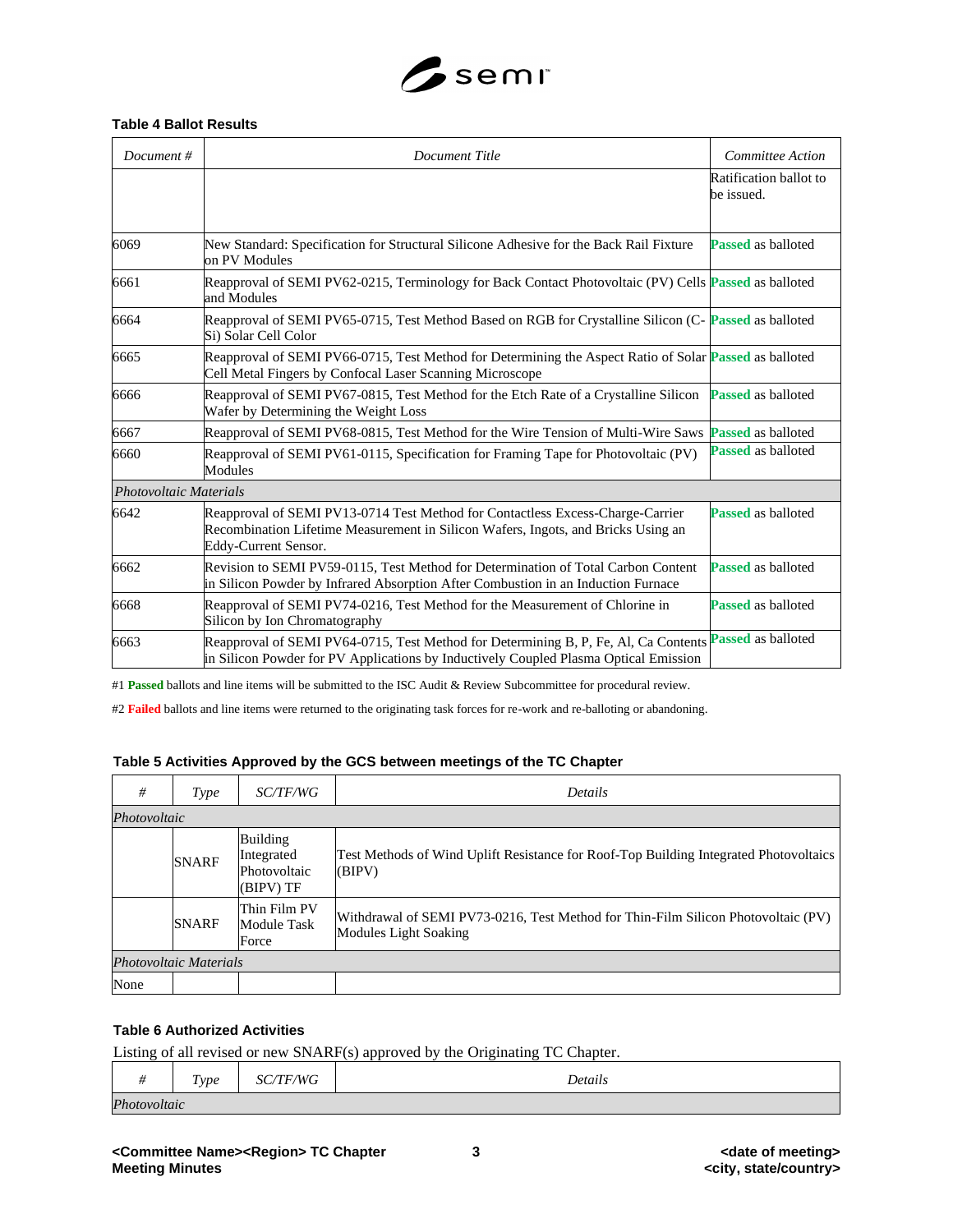

## **Table 6 Authorized Activities**

|      |                        |                                                     | Listing of all revised of new SINARF(s) approved by the Originaling TC Chapter.                            |  |
|------|------------------------|-----------------------------------------------------|------------------------------------------------------------------------------------------------------------|--|
| #    | Type                   | <i>SC/TF/WG</i>                                     | <b>Details</b>                                                                                             |  |
|      | <b>SNARF</b>           | Building<br>Integrated<br>Photovoltaic<br>(BIPV) TF | Test Methods of Wind Uplift Resistance for Roof-Top Building Integrated Photovoltaics<br>(BIPV)            |  |
|      | <b>SNARF</b>           | Thin Film PV<br><b>Module Task</b><br>Force         | Withdrawal of SEMI PV73-0216, Test Method for Thin-Film Silicon Photovoltaic (PV)<br>Modules Light Soaking |  |
|      | Photovoltaic Materials |                                                     |                                                                                                            |  |
| None |                        |                                                     |                                                                                                            |  |

Listing of all revised or new SNARF(s) approved by the Originating TC Chapter.

#1 SNARFs and TFOFs are available for review on the SEMI Web site at:

<http://downloads.semi.org/web/wstdsbal.nsf/TFOFSNARF>

#### **Table 7 Authorized Ballots**

|                        | When         | TF | Details |  |
|------------------------|--------------|----|---------|--|
|                        | Photovoltaic |    |         |  |
| None                   |              |    |         |  |
| Photovoltaic Materials |              |    |         |  |
| None                   |              |    |         |  |

#### **Table 8 SNARF(s) Granted a One-Year Extension**

| #                      | TF           | Title | <b>Expiration Date</b> |  |  |
|------------------------|--------------|-------|------------------------|--|--|
|                        | Photovoltaic |       |                        |  |  |
| None                   |              |       |                        |  |  |
| Photovoltaic Materials |              |       |                        |  |  |
| None                   |              |       |                        |  |  |

## **Table 9 SNARF(s) Abolished**

|              | ТF                               | Title                                                                                                                                 |
|--------------|----------------------------------|---------------------------------------------------------------------------------------------------------------------------------------|
| Photovoltaic |                                  |                                                                                                                                       |
| 6459         | Crystalline<br><b>Task Force</b> | New Standard: Test Method for Light Induced Degradation of Crystalline Silicon PV Cells at<br>Silicon Solar Cell Elevated Temperature |
|              | Photovoltaic Materials           |                                                                                                                                       |
| None         |                                  |                                                                                                                                       |

#### **Table 10 Standard(s) to receive Inactive Status**

| <b>Standard Designation</b> | Title |
|-----------------------------|-------|
| Photovoltaic                |       |
| None                        |       |
| Photovoltaic Materials      |       |
| None                        |       |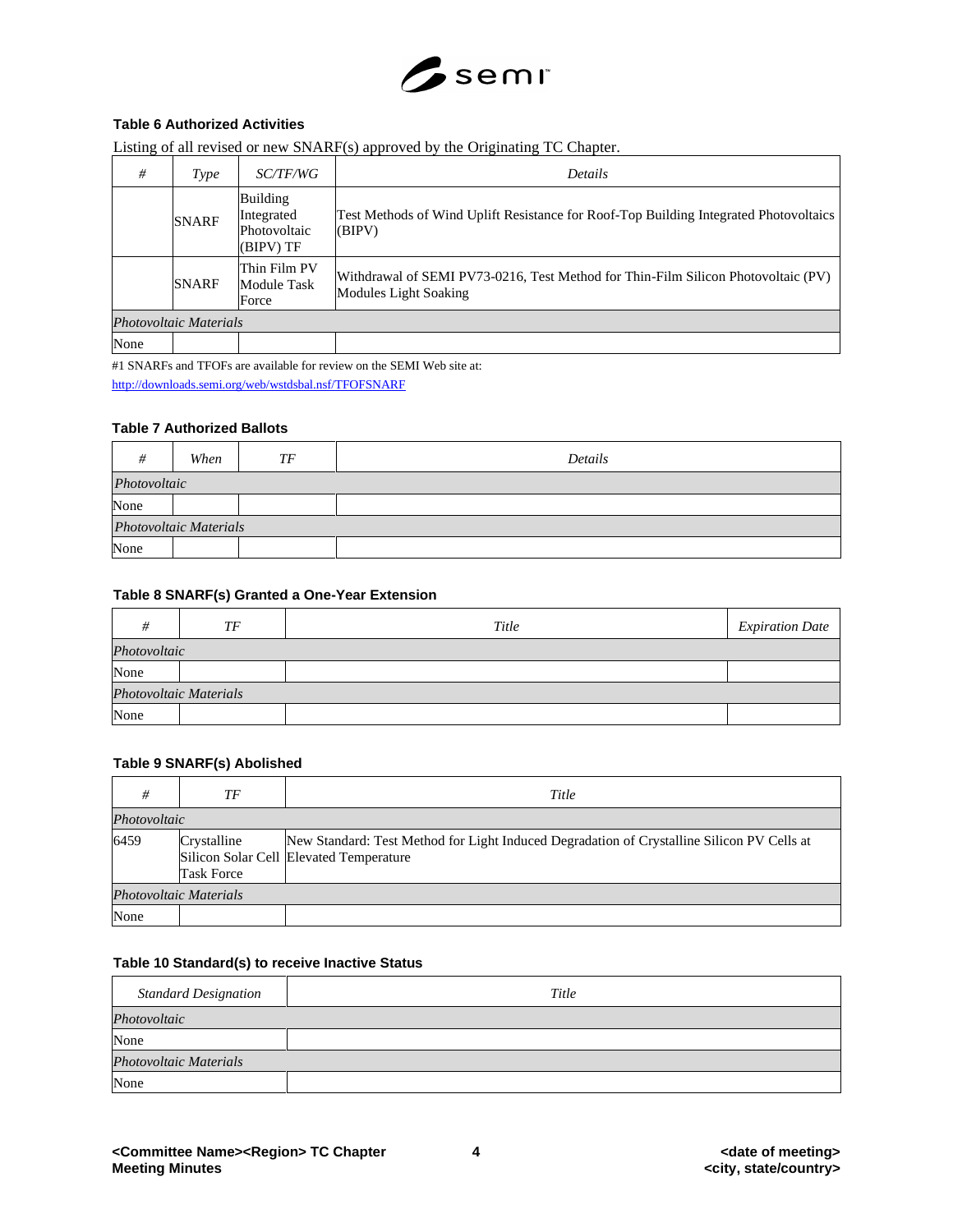

#### **Table 11 Table 10 Standard(s) to receive Withdrawal Status**

| <b>Standard Designation</b> | Title                                                                     |
|-----------------------------|---------------------------------------------------------------------------|
| PV                          |                                                                           |
| None                        |                                                                           |
| <b>PV</b> Materials         |                                                                           |
| PV73-0216                   | Test Method for Thin-Film Silicon Photovoltaic (PV) Modules Light Soaking |

#### **Table 12 New Action Items**

| Item #               | Assigned to                   | Details                                        |
|----------------------|-------------------------------|------------------------------------------------|
| China PV-<br>1113-01 | Every Task<br>Forces' leaders | Update Task Force members' contact information |

### **Table 13 Previous Meeting Action Items**

| Item $#$             | Assigned to                    | Details                               |
|----------------------|--------------------------------|---------------------------------------|
| China PV-<br>0630-01 | <b>PV</b> Committee<br>members | SEMI PV73-0216 to be five-year-review |

# **1 Welcome, Reminders, and Introductions**

Committee co-chair Guangchun Zhang chaired the meeting and welcomed all attendees. All the attendees introduced themselves. SEMI Staff called the meeting to order at 09:00 a.m. The meeting reminders on antitrust issues, intellectual property issues and holding meetings with international attendance were reviewed.

Agenda was reviewed.

Attachment: 1 Chinese SEMI Standard Meeting Reminders

## **2 Review of Previous Meeting Minutes**

The TC Chapter reviewed the minutes of the previous meeting.

| <b>Motion:</b>              | To approve the minutes of the previous meeting as written |
|-----------------------------|-----------------------------------------------------------|
| $\rm{Bv}$ / $\rm{2^{nd}}$ : | Zhen Zhang (Hohai University)/ Zhixin Li (Linton)         |
| Discussion:                 | None                                                      |
| Vote:                       | 29Y - 0 N, (Total 29 companies.) Motion Passed.           |
| Attachment:                 | 2. China PV&PVM TC Joint Spring Meeting Minutes 20200630  |

## **3 Liaison Reports**

3.1 *PV Materials North America TC Chapter*

Isadora Jin (SEMI) reported for the PV Materials North America TC Chapter. Of note:

**Action Item**: Next meeting –SEMICON West. San Francisco CA, Wednesday, July 22, 2020 (Postponed)

- The Co-chair of North America PV Materials TC is Hugh Gotts (Air Liquide).
- Ballot Results
	- ➢ None
- Ballot authorized for next meeting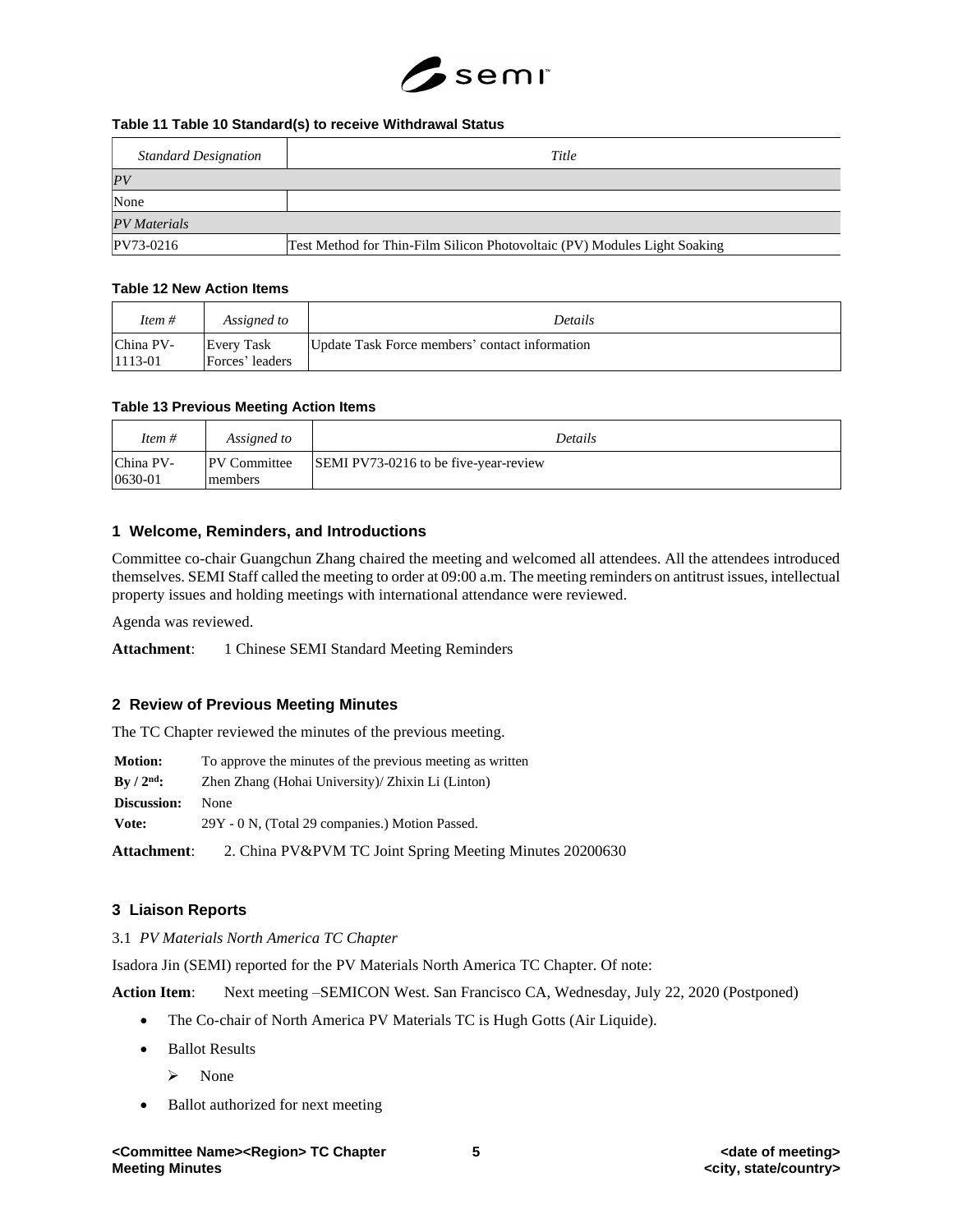

- ➢ Doc. 6642, Reapproval of SEMI PV13 Test Method for Contactless Excess-Charge-Carrier Recombination Lifetime Measurement in Silicon Wafers, Ingots, and Bricks Using an Eddy-Current Sensor
	- Requesting ballot review transfer to China TC Chapter as COVID-19 forces to postpone the TC meeting in July 2020
- Abolished SNARF(s)
	- ➢ None

**Attachment**: 5 PVMaterials NA TC Chapter Liaison Report Nov 2020

### *3.2 PV Materials Europe TC Chapter*

Isadora Jin (SEMI) reported for the PV Materials Europe TC Chapter. Of note:

**Action Item**: Next meeting – TBD

- The Co-chairs of Europe PV Materials TC are C.Hagendorf (Fraunhofer Center for Solar Photovoltaics) and P.Wagner (Self).
- Ballot Results: All passed.
	- ➢ Doc. 6373, New Standard: Test Method For Accelerated Cell Level Testing For Light And Elevated Temperature Induced Degradation (LeTID) Susceptibility Of Solar Cells
	- ➢ Doc. 6543, Reapproval of SEMI PV42-0314: Test Method for In-Line Measurement of Waviness of PV Silicon Wafers by a Light Sectioning Technique Using Multiple Line Segments
	- ➢ Doc. 6544, Reapproval of SEMI PV51-0214: Test Method for In-Line Characterization of Photovoltaic Silicon Wafers by Using Photoluminescence
	- ➢ Doc. 6545, Reapproval of SEMI PV52-0214: Test Method for In-Line Characterization of Photovoltaic Silicon Wafers Regarding Grain Size
- Authorized Activities
	- ➢ None

**Attachment**: 6 EU PV Materials Liaison Report Nov 2020 v1

#### 3.3 *PV and PV Materials Japan Joint TC Chapter*

- ➢ None
- 3.4 *Photovoltaic Taiwan TC Chapter*
	- ➢ None

#### 3.5 *SEMI Staff Report*

Isadora Jin (SEMI) gave the SEMI Staff Report. Of note:

#### **Action Item:**

- **SEMI** International Standards Overview
- 2020 Critical Dates for SEMI Standards Ballots
- SEMI Standards Publications
- 5 Year Review List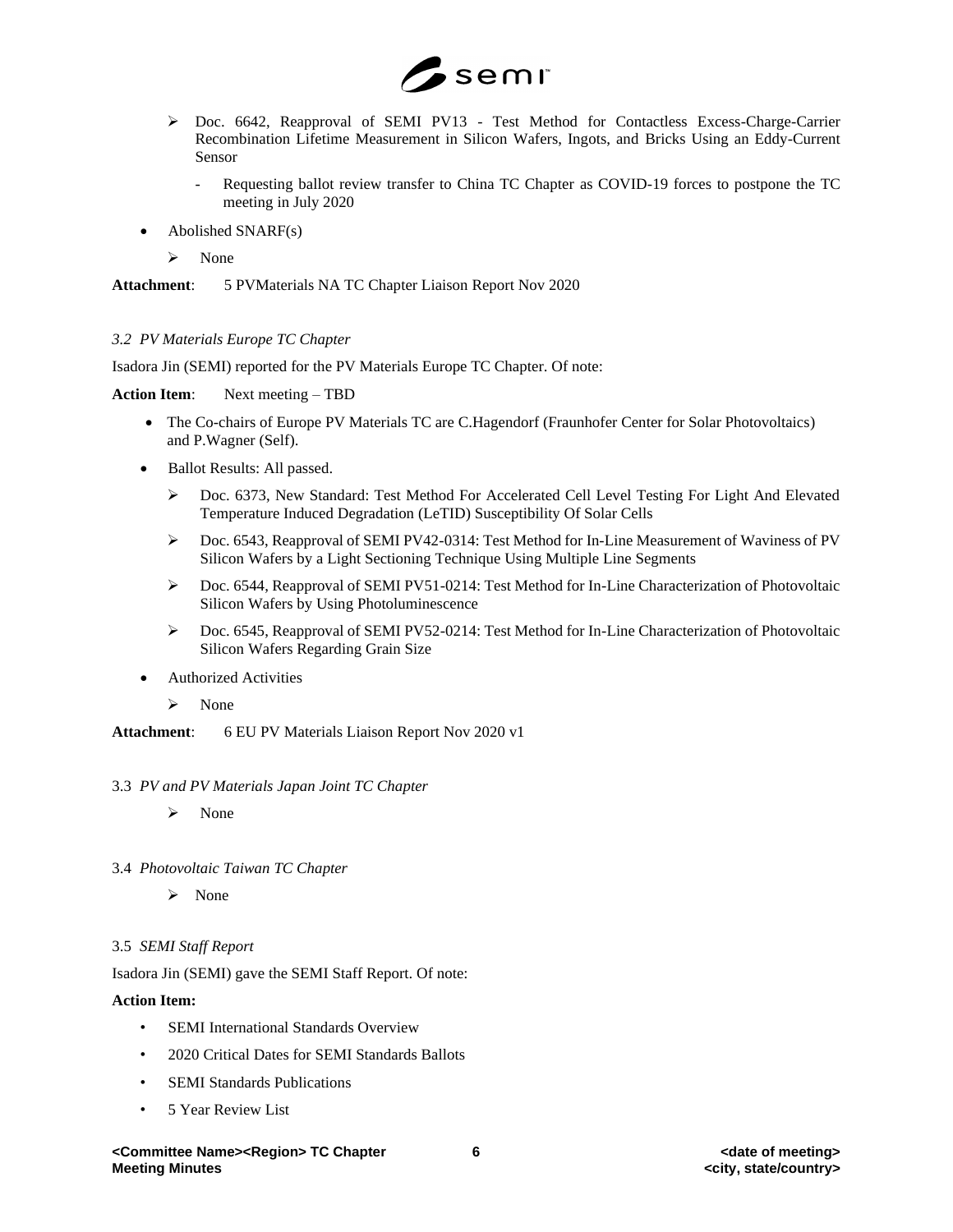

- A&R SC Membership Update
- China PV TC Update
- China Compound Semiconductor TC Update
- Simplified Chinese Translation
- EHS Information
- Virtual Meeting Schedule

**Attachment:** 4 SEMI Staff Report 20201113

# 3.6 *Other SDO (Standards Development Organization) Update*

3.6.1 *IEC TC 82 Update*

- IEC TC 82 Scope
- IEC TC 82 Summary
- TC 82 Working Groups
- TC 82 Motivation
- 'PVQAT Effect' on TC82
- System Certifications
- Important New Efforts

## **Attachment:** 7 TC82 for SEMI oct20

#### **4 Ballot Review**

NOTE 1: TC Chapter adjudication on ballots reviewed is detailed in the Audits & Review (A&R) Subcommittee Forms for procedural review. The A&R forms are available as attachments to these minutes. The attachment number for each balloted document is provided under each ballot review section below.

4.1 Document 6541A, New standard: Classification of Building Integrated Photovoltaic (BIPV)

| <b>Motion:</b>                 | Weiwei Zhao (GainSolar) moved that this Document passed TC Chapter review as balloted and will be<br>forwarded to the ISC A&R SC for procedural review. |
|--------------------------------|---------------------------------------------------------------------------------------------------------------------------------------------------------|
| $\rm\,By\,$ / $\rm 2^{nd}\rm:$ | Weiwei Zhao (GainSolar) / Jinbiao Lv (GCL)                                                                                                              |
| Discussion:                    | None                                                                                                                                                    |
| Vote:                          | 27 in favor and 0 opposed. (Total 29 companies. 0 companies abstain.) Motion Passed as balloted.                                                        |

**Attachment:** 15 A&R report 6541A

4.2 Document 6611A, Revision to SEMI PV54-0514, Specification for Silver Paste, Used to Contact with N+ Diffusion Layer of Crystalline Silicon Solar Cells

**Motion:** Rulong Chen (Runergy) moved that this Document passed TC Chapter review as balloted and will be forwarded to the ISC A&R SC for procedural review. **By / 2nd:** Rulong Chen (Runergy) / Xinming Huang (JA Solar) **Discussion:** None **Vote:** 29 in favor and 0 opposed. (Total 29 companies.) Motion Passed as balloted. **Attachment:** 16 A&R report 6611A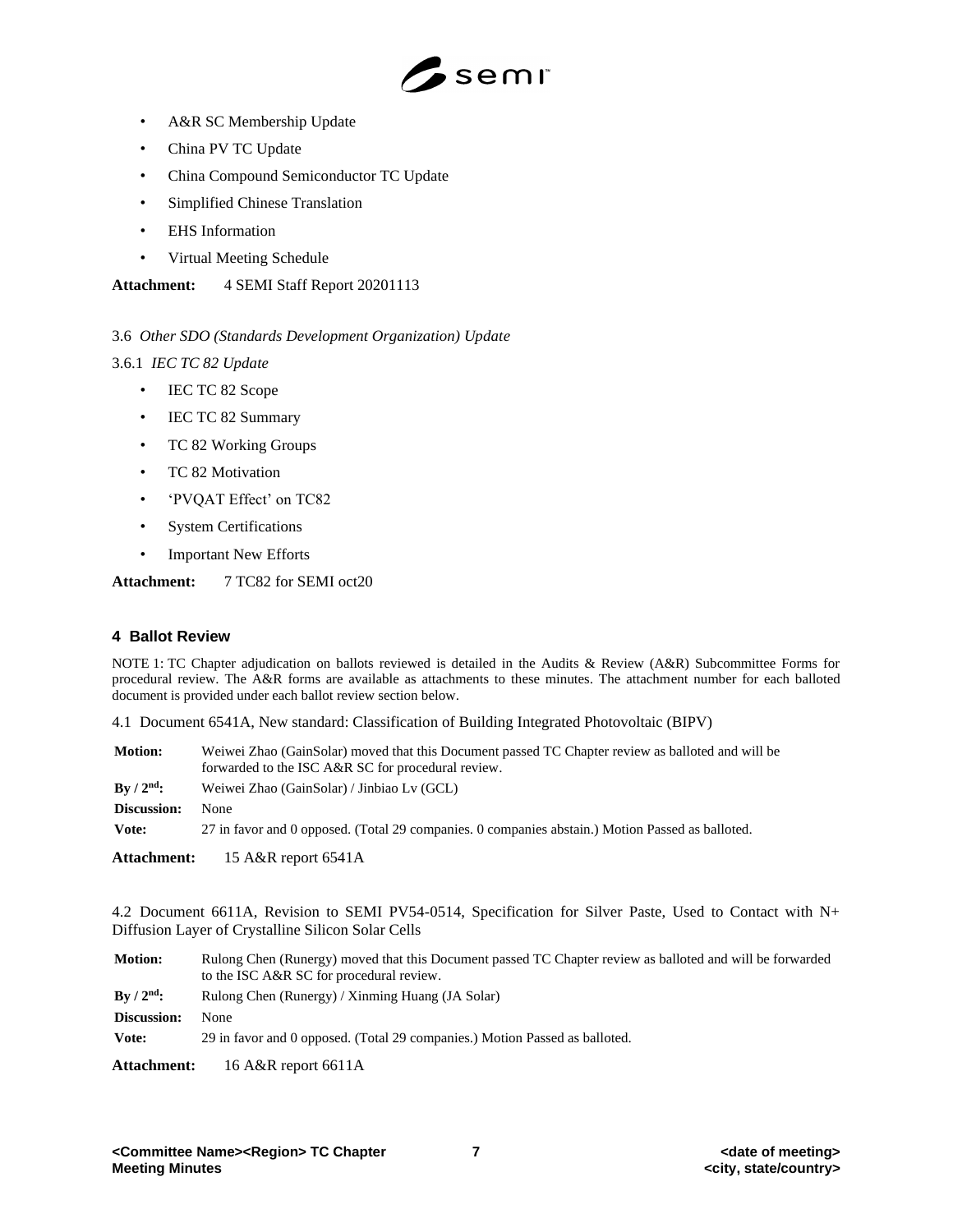

4.3 Document 6670, Revision to SEMI PV58-0115, Specification for Aluminum Paste, Used in Back Surface Field of Crystalline Silicon Solar Cells

| <b>Motion:</b>     | Rulong Chen (Runergy) moved that this Document passed TC Chapter review with technical changes and with    |
|--------------------|------------------------------------------------------------------------------------------------------------|
|                    | or without editorial changes and will be forwarded to the ISC A&R SC for procedural review. A Ratification |
|                    | Ballot will be issued to verify the technical changes.                                                     |
| $\rm{By}/2^{nd}$ : | Rulong Chen (Runergy) / Jingbing Zhu (Sunland)                                                             |
| Discussion:        | None                                                                                                       |
| Vote:              | 26 in favor and 0 opposed. (Total 29 companies.) Motion Passed as balloted.                                |

**Attachment:** 17 A&R report 6670, 17 SEMI\_16x9\_Main\_Ballot\_Report-6670

4.4 Document 6642, Reapproval of SEMI PV13-0714 Test Method for Contactless Excess-Charge-Carrier Recombination Lifetime Measurement in Silicon Wafers, Ingots, and Bricks Using an Eddy-Current Sensor

| <b>Motion:</b> | Jingbing Zhu (Sunland) moved that this Document passed TC Chapter review as balloted and will be forwarded<br>to the ISC A&R SC for procedural review.                                                                                                                                                                                                                                                                                                                      |
|----------------|-----------------------------------------------------------------------------------------------------------------------------------------------------------------------------------------------------------------------------------------------------------------------------------------------------------------------------------------------------------------------------------------------------------------------------------------------------------------------------|
| By $/ 2nd$ :   | Jingbing Zhu(Sunland) / Nannan Fu (LONGI)                                                                                                                                                                                                                                                                                                                                                                                                                                   |
| Discussion:    | SEMILAB: Test method is suggested to be more specific.                                                                                                                                                                                                                                                                                                                                                                                                                      |
|                | Jingbing Zhu (Sunland): In terms of test on 2 cm silicon ingot's lifetime, this method is contactless and<br>scatheless. It is not high accuracy but valuable as well. I approve this 5 year review. Thick materials' test is<br>inaccuracy because light transmissivity is not deep enough to test.<br>Nannan Fu (LONGI): Contact Tests on silicon ingot are widely used at present. Silicon wafers have no lifetime<br>test because damages on surface and recombination. |
| Vote:          | 29 in favor and 0 opposed. (Total 29 companies.) Motion Passed.                                                                                                                                                                                                                                                                                                                                                                                                             |

**Attachment:** 18 6642 A&R report

4.5 Document 6069, New standard: Specification for Silicone Adhesive for the Back Rail Fixture on PV Modules

| <b>Motion:</b>             | Junije Zhong (TrinaSolar) moved that this Document passed TC Chapter review as balloted and will be<br>forwarded to the ISC A&R SC for procedural review. |
|----------------------------|-----------------------------------------------------------------------------------------------------------------------------------------------------------|
| $\rm\,Bv$ / $\rm 2^{nd}$ : | Junije Zhong (TrinaSolar) / Weiming Li (Microlead)                                                                                                        |
| Discussion:                | <b>None</b>                                                                                                                                               |
| Vote:                      | 29 in favor and 0 opposed. (Total 29 companies.) Motion Passed.                                                                                           |

**Attachment:** 25 A&R report 6069

4.6 Document 6662, Reapproval of SEMI PV59-0115, Test Method for Determination of Total Carbon Content in Silicon Powder by Infrared Absorption after Combustion in an Induction Furnace

| <b>Motion:</b>              | Jiayan Lu (CPVT) moved that this Document passed TC Chapter review as balloted and will be forwarded to the<br>ISC A&R SC for procedural review. |
|-----------------------------|--------------------------------------------------------------------------------------------------------------------------------------------------|
| $\rm{Bv}$ / $\rm{2^{nd}}$ : | Jiayan Lu (CPVT) / Tao Xu (Canadian Solar)                                                                                                       |
| Discussion:                 | <b>None</b>                                                                                                                                      |
| Vote:                       | 27 in favor and 0 opposed. (Total 28 companies.) Motion Passed as balloted.                                                                      |
|                             |                                                                                                                                                  |

**Attachment:** 26 A&R report 6662

4.7 Document 6661, Reapproval of SEMI PV62-0215, Terminology for Back Contact Photovoltaic (PV) Cells and Modules

**Motion:** Zhixin Li (Linton) moved that this Document passed TC Chapter review as balloted and will be forwarded to the ISC A&R SC for procedural review.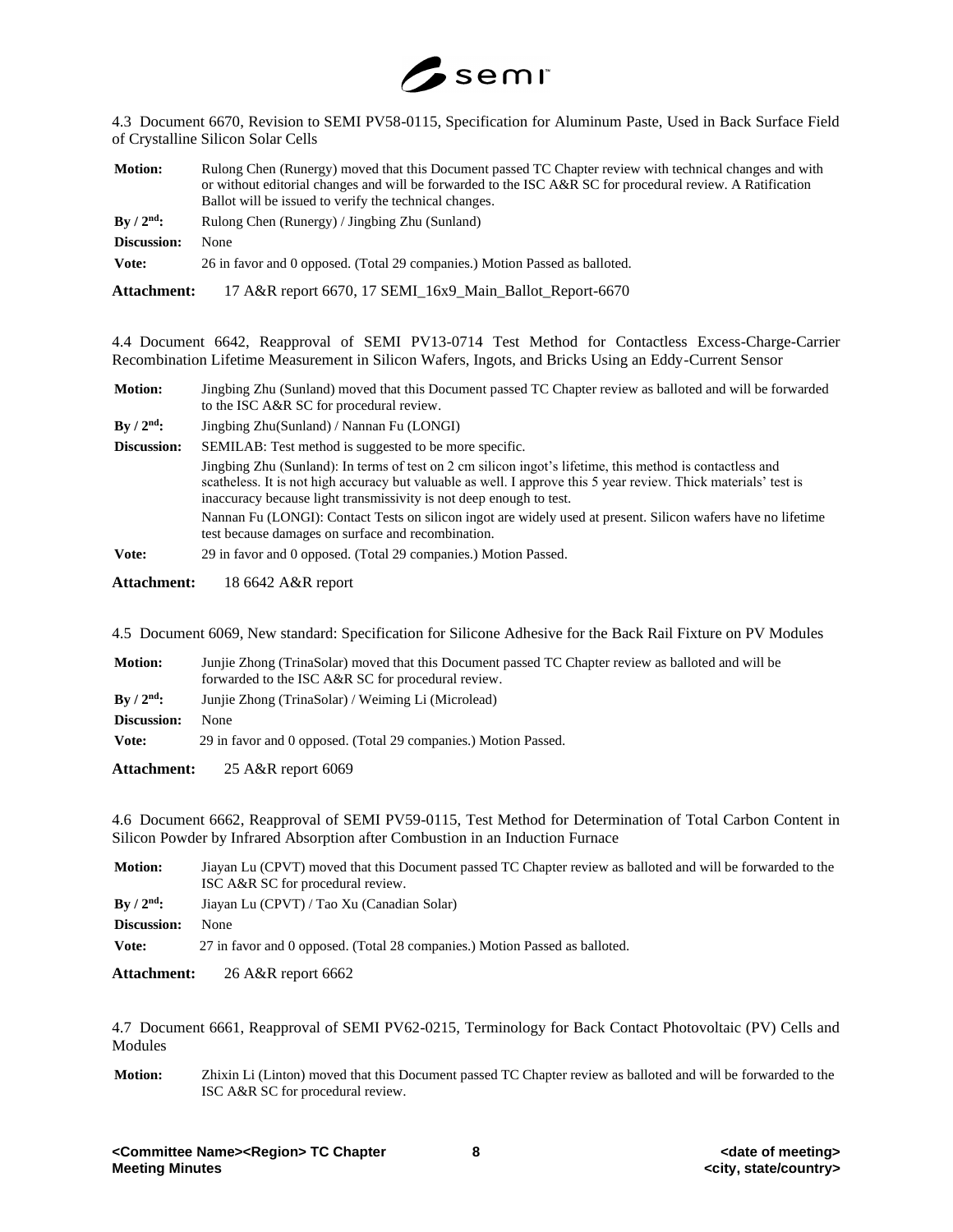

| $\rm{Bv}$ / $\rm{2^{nd}}$ : | Zhixin Li (Linton) / Wei Zhou (TRINA)                                       |
|-----------------------------|-----------------------------------------------------------------------------|
| <b>Discussion:</b>          | <b>None</b>                                                                 |
| Vote:                       | 29 in favor and 0 opposed. (Total 29 companies.) Motion Passed as balloted. |

**Attachment:** 27 A&R report 6661

4.8 Document 6664, Reapproval of SEMI PV65-0715, Test Method Based on RGB for C Si Solar Cell Color

| <b>Motion:</b>              | Jianxiong Ni (YINGLI) moved that this Document passed TC Chapter review as balloted and will be forwarded<br>to the ISC A&R SC for procedural review. |
|-----------------------------|-------------------------------------------------------------------------------------------------------------------------------------------------------|
| $\rm{Bv}$ / $\rm{2^{nd}}$ : | Jianxiong Ni (YINGLI) / Weiming Li (Leadmicro)                                                                                                        |
| Discussion:                 | None                                                                                                                                                  |
| Vote:                       | 29 in favor and 0 opposed. (Total 29 companies.) Motion Passed as balloted.                                                                           |
| Attachment:                 | 28 A&R report $6664$                                                                                                                                  |

4.9 Document 6665, Reapproval of SEMI PV66-0715, Test Method for Determining the Aspect Ratio of Solar Cell Metal Fingers by Confocal Laser Scanning Microscope

| <b>Motion:</b>     | Jianxiong Ni (YINGLI) moved that this Document passed TC Chapter review as balloted and will be forwarded<br>to the ISC A&R SC for procedural review. |  |
|--------------------|-------------------------------------------------------------------------------------------------------------------------------------------------------|--|
| $\rm{By}/2^{nd}$ : | Jianxiong Ni (YINGLI) / Xinming Huang (JA Solar)                                                                                                      |  |
| Discussion:        | None                                                                                                                                                  |  |
| Vote:              | 25 in favor and 0 opposed. (Total 29 companies.) Motion Passed as balloted.                                                                           |  |

**Attachment:** 29 A&R report 6665

4.10 Document 6666, Reapproval of SEMI PV67-0815, Test Method for the Etch Rate of a Crystalline Silicon Wafer by Determining the Weight Loss

| <b>Motion:</b>     | Jianxiong Ni (YINGLI) moved that this Document passed TC Chapter review as balloted and will be forwarded<br>to the ISC A&R SC for procedural review. |  |
|--------------------|-------------------------------------------------------------------------------------------------------------------------------------------------------|--|
| $\rm{By}/2^{nd}$ : | Jianxiong Ni (YINGLI) / Xinming Huang(JA Solar)                                                                                                       |  |
| Discussion:        | <b>None</b>                                                                                                                                           |  |
| Vote:              | 27 in favor and 0 opposed. (Total 29 companies.) Motion Passed as balloted.                                                                           |  |

**Attachment:** 30 A&R report 6666

4.11 Document 6667, Reapproval of SEMI PV68-0815, Test Method for the Wire Tension of Multi Wire Saws

| <b>Motion:</b>           | Xianwu Cai (RedSolar) moved that this Document passed TC Chapter review as balloted and will be forwarded<br>to the ISC A&R SC for procedural review. |  |
|--------------------------|-------------------------------------------------------------------------------------------------------------------------------------------------------|--|
| $\rm\,By\,/\,2^{nd}\rm:$ | Xianwu Cai (RedSolar) / Jingbing Zhu (Sunland)                                                                                                        |  |
| Discussion:              | <b>None</b>                                                                                                                                           |  |
| Vote:                    | 27 in favor and 0 opposed. (Total 29 companies.) Motion Passed as balloted.                                                                           |  |

**Attachment:** 31 A&R report 6667

4.12 Document 6668, Reapproval of SEMI PV74-0216, Test Method for the Measurement of Chlorine in Silicon by Ion Chromatography

**Motion:** Wenfeng Lu (SFT) moved that this Document passed TC Chapter review as balloted and will be forwarded to the ISC A&R SC for procedural review.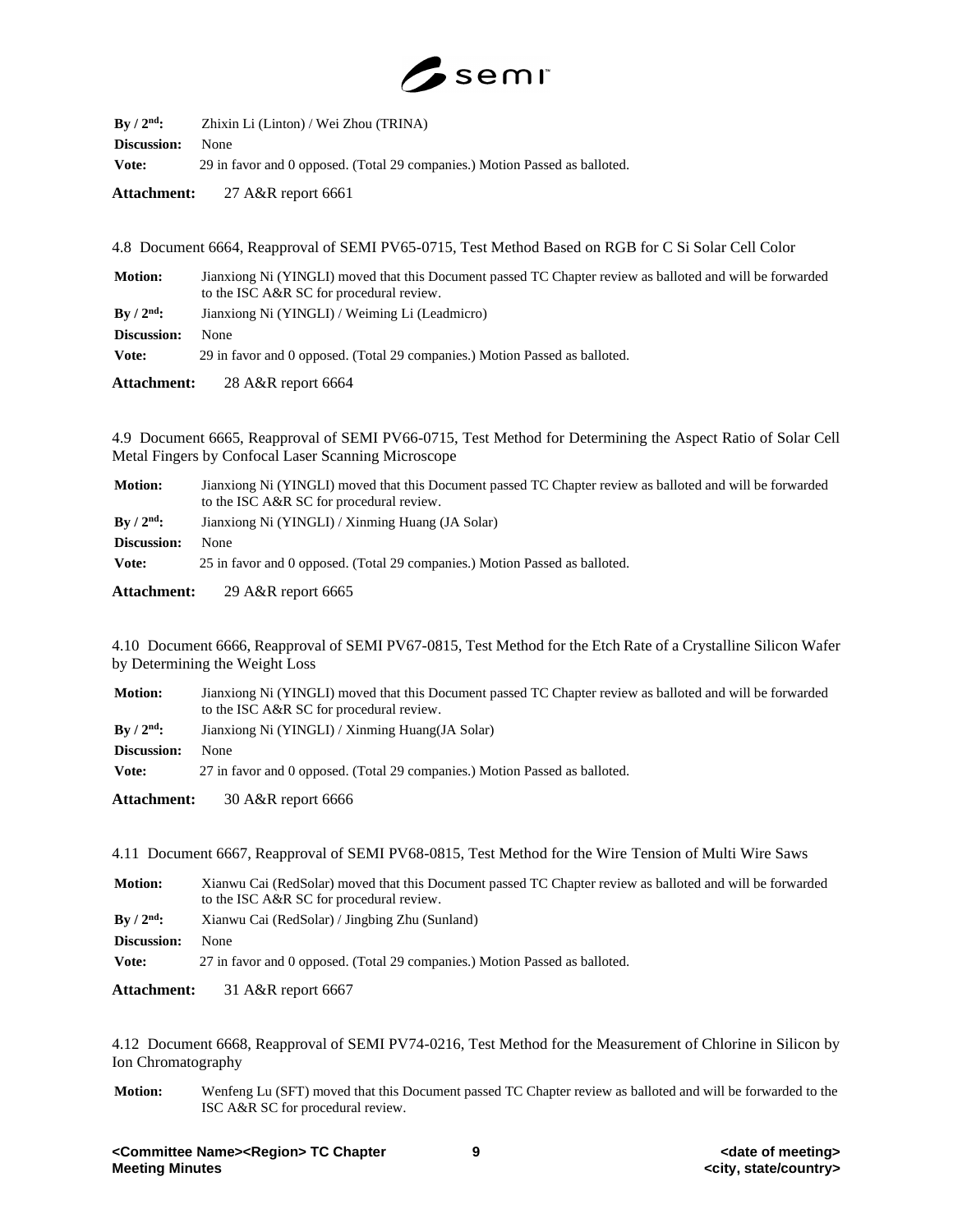

| $By / 2nd$ :       | Wenfeng Lu (SFT)/Rulong Chen (Runergy)                |  |
|--------------------|-------------------------------------------------------|--|
| <b>Discussion:</b> | <b>None</b>                                           |  |
| Vote:              | 25 in favor and 0 opposed. Motion Passed as balloted. |  |

**Attachment:** 32 A&R report 6668

4.13 Document 6660, Reapproval of SEMI PV61-0115, Specification for Framing Tape for Photovoltaic(PV) Modules

| <b>Motion:</b>     | Jianxiong Ni (YINGLI) moved that this Document passed TC Chapter review as balloted and will be forwarded<br>to the ISC A&R SC for procedural review. |  |
|--------------------|-------------------------------------------------------------------------------------------------------------------------------------------------------|--|
| $\rm{By}/2^{nd}$ : | Jianxiong Ni (YINGLI) / Rulong Chen (Runergy)                                                                                                         |  |
| Discussion:        | None                                                                                                                                                  |  |
| Vote:              | 22 in favor and 0 opposed. (Total 22 companies.) Motion Passed as balloted.                                                                           |  |
| <b>Attachment:</b> | 33 A&R report $6660$                                                                                                                                  |  |

4.14 Document 6663, Reapproval of SEMI PV64-0715, Test Method for Determining B, P, Fe, Al, Ca Contents in Silicon Powder for PV Applications by Inductively Coupled Plasma Optical Emission Spectrometry

| <b>Motion:</b>     | Wenfeng Lu (SFT) moved that this Document passed TC Chapter review as balloted and will be forwarded to the<br>ISC A&R SC for procedural review. |  |
|--------------------|--------------------------------------------------------------------------------------------------------------------------------------------------|--|
| $\rm{By}/2^{nd}$ : | Wenfeng Lu (SFT) / Xinming Huang(JA Solar)                                                                                                       |  |
| Discussion:        | None                                                                                                                                             |  |
| Vote:              | 22 in favor and 0 opposed. (Total 22 companies.) Motion Passed as balloted.                                                                      |  |
| Attachment:        | 34 A&R report 6663                                                                                                                               |  |

## **5 Subcommittee and Task Force Reports**

#### 5.1 *PV Silicon Raw Materials Task Force*

Wenfeng Lu (Safest) reported for the PV Silicon Raw Materials Task Force. This report contained information on:

#### **Action Item:**

- Introduced the task force's leaders and members.
- Introduced published standards.
- Working on
	- ➢ Doc 6458A, Specification for Silicon Powder used in Polysilicon Production

**Attachment:** 8 SEMI PV Task Force Report-PV Silicon Raw Material20201113-rev1

#### 5.2 *PV Silicon Wafer Task Force*

Nannan Fu (LONGi) reported for the PV Silicon Wafer Task Force. This report contained information on:

#### **Action Item:**

- Introduced the task force's leaders and members.
- Documents in work:
	- ➢ Doc. 6609 Revision to SEMI PV22-0817, Specification for Silicon Wafers for Use in Photovoltaic Solar Cells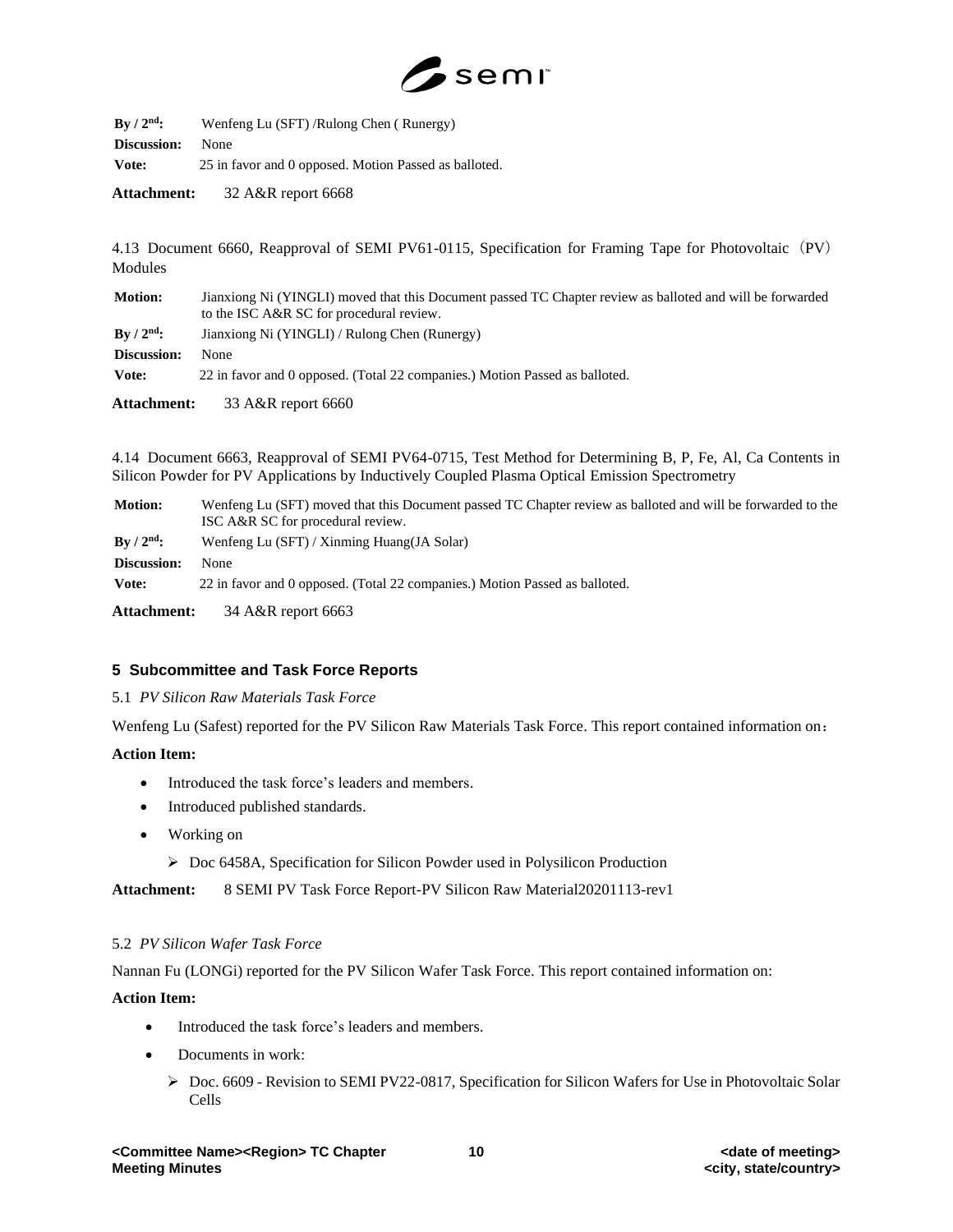

**Attachment:** 9 PV Silicon Wafer TF Report Nov. 13th, 2020 V2-rev1

## 5.3 *Crystalline Silicon Solar Cell Task Force*

Jianxiong Ni (YINGLI) reported for the Crystalline Silicon Solar Cell Task Force. This report contained information on:

# **Action Item:**

- Introduced the task force's leaders and members
- Introduced published standards.
- Working on
	- ➢ Doc 5842, New Standard: Test Method for Metal-Wrap-Through Solar Cell Via Resistance
	- ➢ Doc 6459, New Standard: Test Method for Light Induced Degradation of Crystalline Silicon PV Cells at Elevated Temperature
	- ➢ Doc 6611, Revision of SEMI PV54-0514 , Specification for Silver Paste, Used to Contact with N+ Diffusion Layer of Crystalline Silicon Solar Cells
	- ▶ Doc 6670, Revision of SEMI PV58-0115 : Specification for Aluminum Paste, Used in Back Surface Field of Crystalline Silicon Solar Cells
	- ➢ Doc 6664, Revision of SEMI PV65-0715:Test Method Based on RGB for C-Si Solar Cell Color
	- ➢ Doc 6665, Revision of SEMI PV66-0715:Test Method for Determining the Aspect Ratio of Solar Cell Metal Finger by Confocal Laser Scanning Microscope
	- $\triangleright$  Doc 6666, Revision of SEMI PV67-0815: Test Method for the Etch Rate of a Crystalline Silicon Wafer by Determining the Weight Loss

**Attachment:** 10 Crystalline Silicon Solar Cell Report--电池工作组汇报 PPT--1113-rev1

#### 5.4 *PV Module Task Force*

Wei Zhou (Trina Solar) reported for the PV Module Task Force. This report contained information on:

## **Action Item:**

- Introduced the task force's leaders and members
- Introduced published standards
- Working on
	- ➢ Doc 6069, New Standard: Specification for Structural Silicone Adhesive for the Back Rail Fixture on PV Modules
	- ➢ Doc 6113, New Standard: Test Method for Abrasion Resistance of the Polymer Backsheet of Crystalline Silicon Solar Modules
	- ➢ Doc 6610, Revision on SEMI PV86-1018 Specification for Crystalline Silicon Photovoltaic Module Dimensions
	- ➢ SEMI PV63-0215, Specification for Ultra-thin glasses used for photovoltaic modules
- **Attachment:** 11 SEMI PV Module TF Report 2020-11-13

# 5.5 *Building Integrated Photovoltaic (BIPV) Task Force*

Jianxiong Ni (YINGLI) reported for the Building Integrated Photovoltaic (BIPV) Task Force. This report contained information on: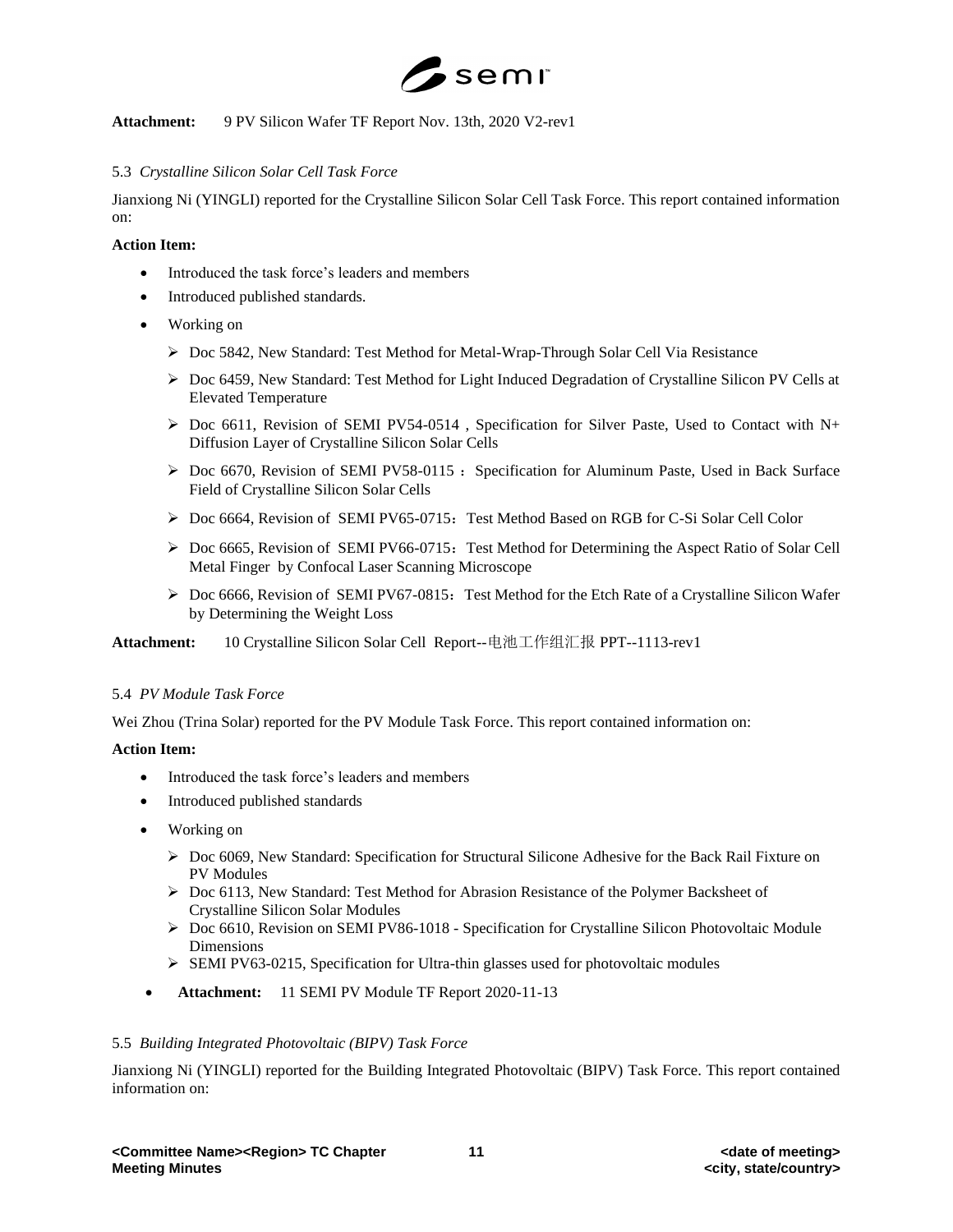

## **Action Item:**

- Introduced the task force's leaders and members
- Working on
	- ➢ Doc. 6541, Classification of Building Integrated Photovoltaic (BIPV)
	- ➢ Doc. 6542, Guide for Scrap Judgement of Photovoltaic modules in building
	- ➢ SNARF: New Standard: Test Methods of Wind Uplift Resistance for Roof-Top Building Integrated Photovoltaics (BIPV)

**Attachment:** 12 Building Integrated Photovoltaic (BIPV) Task Force--BIPV 工作组汇报 PPT--rev1

## 5.6 *PV Equipment Task Force*

Buzhong Li (NAURA) reported for the PV Equipment Task Force. This report contained information on:

### **Action Item:**

- Introduced the task force's leaders and members
- Introduced published standards
- Working on
	- ➢ Doc. 5983D, Test Method for In-line Sheet Resistance Inspection Using the Junction Photo-Voltage Method
	- ➢ Reapproval of SEMI PV68-0815, Test Method for the Wire Tension of Multi-Wire Saws

**Attachment:** 13 SEMI 光伏设备工作组汇报 ppt(2020 秋季会议)-11.10

## 5.7 *Thin Film PV Modules Task Force*

Yaohua Mai ((Jinan University) reported for the Thin Film PV Modules Task Force. This report contained information on:

## **Action Item:**

- Introduced the task force's leaders and members
- Working on
- ➢ Revision of SEMI PV73-0216, Test Method for Thin-Film Silicon Photovoltaic (PV) Modules Light Soaking

**Attachment:** 14 Thin Film PV Modules TF Report Nov. 13th, 2020 -rev1

## **6 Old Business**

6.1 *Refer to Table 12 Previous Meeting Action Items*

## **7 New Business**

7.1 *Requests for ballots in Cycle of 2021*

7.1.1 Doc. 5983D, Test Method for In-line sheet Resistance Inspection Using the Junction Photo ‑Voltage Method

| <b>Motion:</b> | Hui Long (RedSolar) moved that the committee approve Document 5983D for Letter Ballot in Cycle of 2021. |
|----------------|---------------------------------------------------------------------------------------------------------|
| By $/ 2nd$ :   | Hui Long (RedSolar) / Dazhou Yan (SINOSICO)                                                             |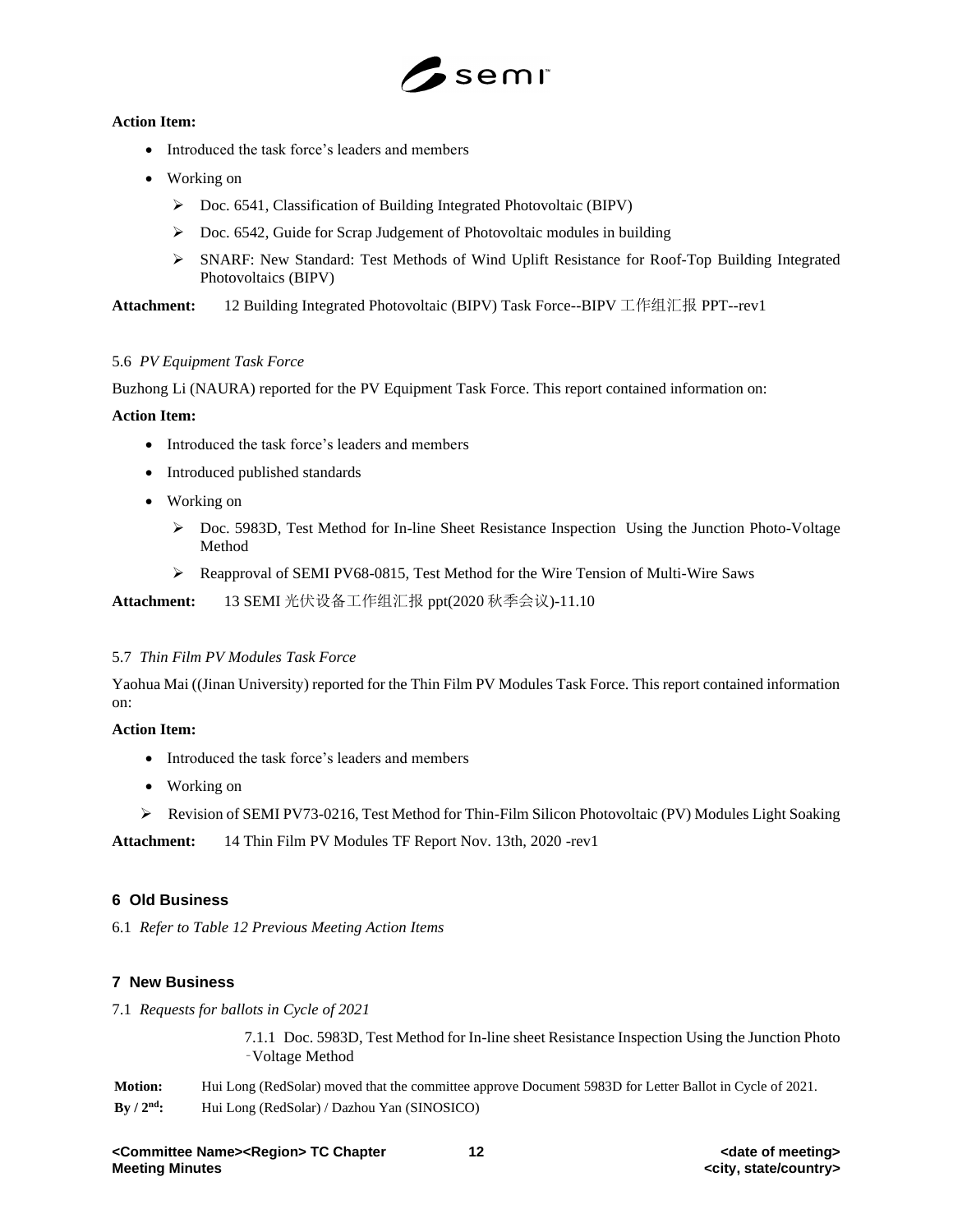

| Discussion: | Zhixin Li (Linton): What about the degree of correlation between two documents?                                                                                          |
|-------------|--------------------------------------------------------------------------------------------------------------------------------------------------------------------------|
|             | Hui Long (RedSolar): Maybe about 20%.                                                                                                                                    |
|             | Weiming Li (Leadmicro): Patent issues need to be treated rigorously. It is necessary to confirm with the related<br>people about the relationship between two documents. |
|             | Jingbing Zhu (Sunland): There maybe has some relationship but not patent infringement.                                                                                   |
|             | Zhixin Li (Linton): There should has communication with the author of the patent                                                                                         |
| Vote:       | 0 in favor and 29 opposed. (Total 29 companies. 0 companies abstain.) Motion failed and returns to TF for re-<br>work and reballot.                                      |

**Attachment:** 23 DOC5983D

#### 7.2 *New SNARFs*

7.2.1 SNARF, New Standard: Test Methods of Wind Uplift Resistance for Roof-Top Building Integrated Photovoltaics (BIPV)

| <b>Motion:</b>     | Chengiun Zhou (ChintSolar) moved that the committee approve the SNARF for New Standard: Test Methods of<br>Wind Uplift Resistance for Roof-Top Building Integrated Photovoltaics (BIPV). |  |
|--------------------|------------------------------------------------------------------------------------------------------------------------------------------------------------------------------------------|--|
| By $/ 2nd$ :       | Chengiun Zhou (ChintSolar) / Tao Xu (Canadian Solar)                                                                                                                                     |  |
| Discussion:        | Tao Xu (Canadian Solar): Can it be describe like "BIPV on roof"?                                                                                                                         |  |
|                    | Guangchun Zhang (CSI): The roof is based on architecture. "On roof" can be misunderstood in just put on the<br>housetop.                                                                 |  |
|                    | Weiming Li (Leadmicro): I think "Roof-Top" is more appropriate.                                                                                                                          |  |
| Vote:              | 28 in favor and 0 opposed. (Total 29 companies.) Motion passed.                                                                                                                          |  |
| <b>Attachment:</b> | 22 光伏建筑一体化 (BIPV) 屋面产品抗风揭试验方法-中英文对照                                                                                                                                                      |  |
| $(BIPV)$ -rev1     | 22 SNARF--Test Method of Wind Uplift Resistance for Roof-Top Building Integrated Photovoltaics                                                                                           |  |

#### 7.3 *Five-Year-Review*

7.3.1 5-Year-Review SNARF, Withdrawal of SEMI PV73-0216, Test Method for Thin-Film Silicon Photovoltaic (PV) Modules Light Soaking

| <b>Motion:</b>     | Yaohua Mai ((Jinan University) moved that the committee approve the SNARF for 5-Year-Review: Withdrawal<br>of SEMI PV73-0216, Test Method for Thin-Film Silicon Photovoltaic (PV) Modules Light Soaking. |  |
|--------------------|----------------------------------------------------------------------------------------------------------------------------------------------------------------------------------------------------------|--|
| $\rm{By}/2^{nd}$ : | Yaohua Mai ((Jinan University) / Wei Zhou (TRINA)                                                                                                                                                        |  |
| Discussion:        | None                                                                                                                                                                                                     |  |
| Vote:              | 27 in favor and 0 opposed. (Total 29 companies.) Motion passed.                                                                                                                                          |  |

**Attachment:** 24 SNARF--Withdrawal of SEMI PV73-0216, Test Method for Thin-Film Silicon Photovoltaic (PV) Modules Light Soaking

#### **8 Next Meeting and Adjournment**

The next meeting of the PV & PV Materials China TC Chapter is scheduled for TBD.

For more information, please visit Standards Calendar at<http://www.semi.org/en/standards>

Adjournment: 17:30.

Respectfully submitted by: